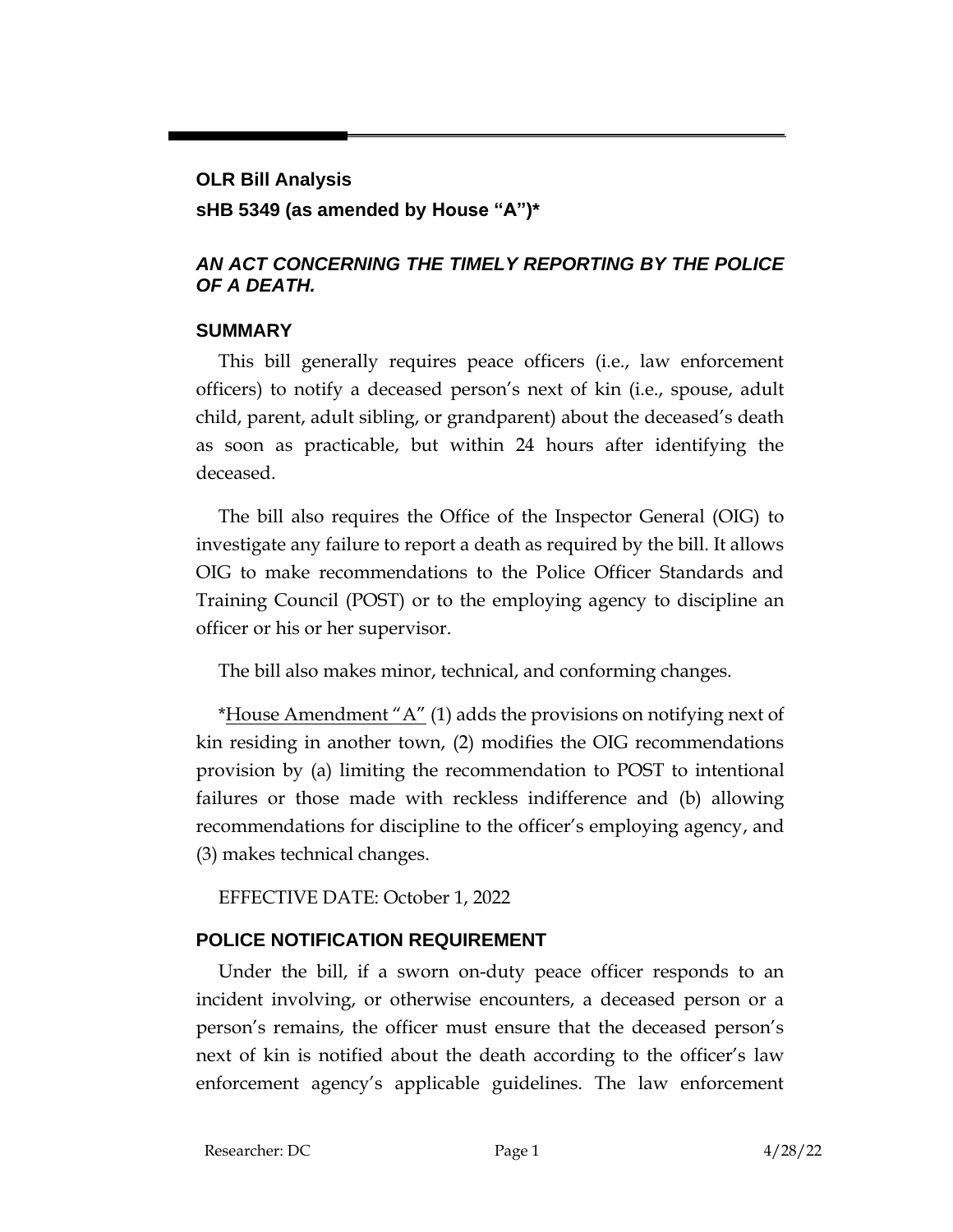agency must ensure the notification is made as soon as practicable, but within 24 hours after the identification of the person.

If a next of kin resides in a town where the peace officer does not serve, the officer may notify the (1) next of kin of the person's death according to the officer's law enforcement agency's applicable guidelines or (2) law enforcement agency that serves the town where the next of kin resides, and that agency must ensure notification based on its applicable guidelines.

If a peace officer is unable to notify any next of kin, the officer must document the reason for the failure or delay and any attempts to make the notification. If no person who is a next of kin is notified, a deceased person's next of kin may request an OIG investigation into the lack of notification or timely notification.

Under the bill, the following individuals are designated peace officers: state and local police, Division of Criminal Justice inspectors, state marshals exercising statutory powers, judicial marshals performing their duties, conservation or special conservation officers, constables who perform criminal law enforcement duties, appointed special policemen, adult probation officers, Department of Correction officials authorized to make arrests in a correctional institution or facility, investigators in the Office of the State Treasurer, POST-certified motor vehicle inspectors, U.S. marshals and deputy marshals, U.S. special agents authorized to enforce federal food and drug laws, and certified police officers of a law enforcement unit created and governed under a state-tribal memorandum (CGS § 53a-3(9)).

Under the bill, a "law enforcement agency" is the State Police or any municipal police department.

### **OIG INVESTIGATIONS**

Upon a next of kin's request (see above), the bill requires OIG to investigate and determine whether there was malfeasance on the part of the peace officer or his or her supervisor for failing to provide the notification or timely notification the bill requires.